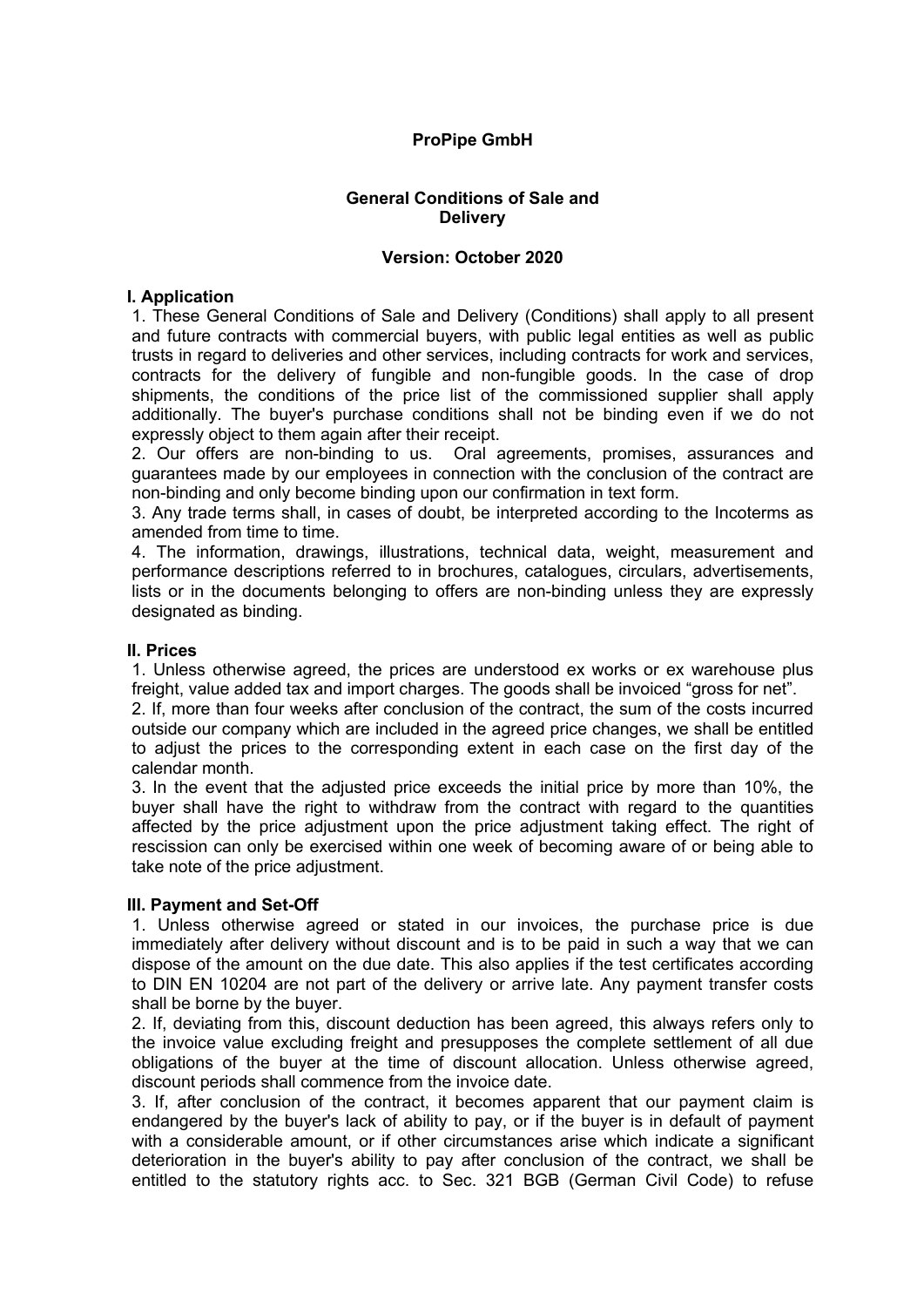performance. We shall then also be entitled to demand payment of all claims not yet due from the current business relationship with the buyer.

4. If the term of payment is exceeded or in case of default, we shall charge interest in the amount of the statutory default interest rate (currently 9 % points above the basic interest rate). In addition, we shall be entitled to charge a lump sum for default amounting to 40.00 EUR. We reserve the right to claim further damages.

5. The buyer is only entitled to a right of retention and a right of set-off to the extent that his counterclaims are undisputed or have been legally established, they are based on the same contractual relationship with the seller and/or they would entitle the buyer to refuse his performance according to section 320 BGB.

## **IV. Delivery Times**

1. Our commitment to deliver is subject to our correct, timely and contractual self-delivery and in case of imported material additionally under provision of receipt of monitoring documents and import licenses, unless we are responsible for the incorrect or delayed self-delivery. In particular, we are entitled to withdraw from the contract if we have concluded a proper covering transaction, but are not supplied by our supplier for reasons for which we are not responsible, e.g. if our supplier is insolvent.

2. Any confirmation as to delivery times shall only be approximate. Delivery times shall commence with the date of our order confirmation and are subject to the timely clarification of any details of the order as well as of the fulfilment of any of the buyer's obligations, e.g. to produce official certifications, to provide letters of credit and payment guarantees or to pay agreed instalments.

3. Any agreed delivery time shall be considered to be met if and in so far the goods have left the works or our warehouse at such time or date. If and in so far the goods fail to be despatched at the agreed time for reasons not attributable to us, the agreed delivery time shall be considered to have been met at the day on which the goods are notified to be ready for dispatch.

4. The buyer has to ensure an undisturbed delivery of the goods and shall refer timely to difficult delivery conditions. The buyer shall unload properly and without delay. If we or third parties assist in unloading, no legal obligation is incurred and the risk is entirely with the buyer.

5. Force majeure events entitle us to postpone the deliveries for the period of the hold-up and an appropriate start-up time. This also applies if such events occur during a present default. Force majeure is the equivalent of monetary or trade measures or other acts of sovereignty, strikes, pandemics and pandemic consequences, lockouts, breakdowns not caused by us (e.g. Fire, machinery or roller breakdown, shortage of raw materials and lack of energy), obstruction of transport routes, delays in clearing the goods for import and in customs clearance, insolvency of our supplier as well as of all other circumstances, that essentially impede or render the deliveries and performances impossible, without being caused by us. Thereby, it is irrelevant if the circumstances occur with us or with one of our suppliers. If performance becomes unacceptable for one of the parties due to the abovementioned events, the party shall be able to withdraw from the contract by instant declaration in text form.

## **V. Retention of Title**

1. The goods delivered to the buyer shall remain our property until the full purchase price is paid. The buyer shall take all measures required to preserve the retention of title – or of an equivalent security in the country of his branch or in a different country of destination -, and to provide the corresponding evidence upon our request.

2. To the extent permitted by the laws of the country, in which the goods are located, the following additional regulations apply:

a. All goods delivered to the buyer shall remain our property (Reserved Property) until all of the buyer's accounts resulting from the business relationship with him, in particular, any account balances have been settled. This condition shall apply to any future as well as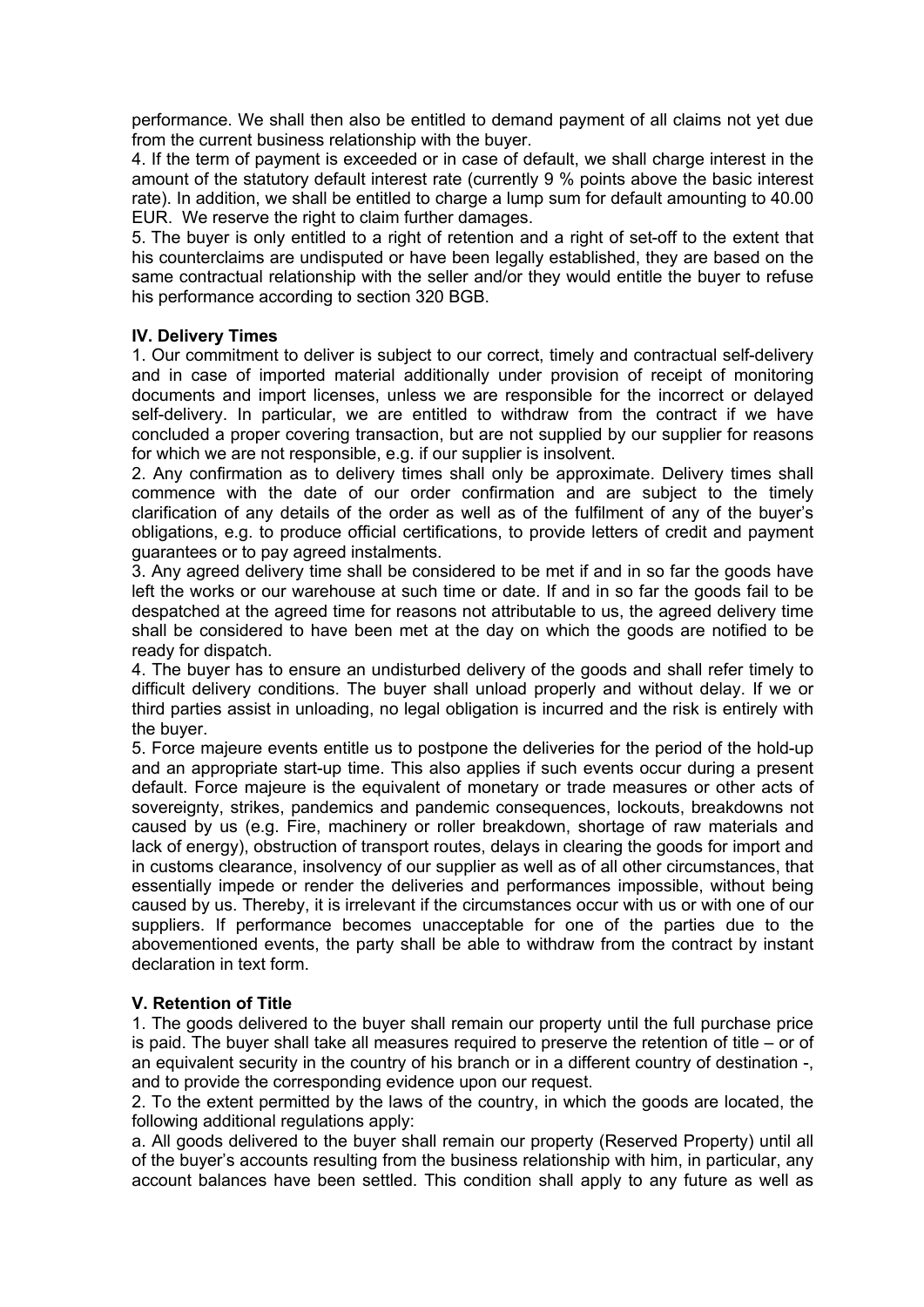any conditional claims, e.g. from acceptor´s bills of exchange, and such cases where the buyer will affect payments on specifically designated claims. As soon as the buyer has settled his accounts with us in full, he shall obtain title to those goods which were delivered to him before such payment was effected. The current account reservation applies not in in prepayment or delivery vs payment cases.

b. With regard to processing or manufacturing of the Reserved Property, we shall be deemed to be manufacturer within the meaning of section 950 BGB (German Civil Code) without committing us in any way. The processed or manufactured goods shall be regarded as Reserved Property within the meaning of clause 2 a of these Conditions. If the buyer manufactures, combines or mixes the Reserved Property with other goods we shall obtain co-ownership in the new goods in proportion to the invoiced price of the Reserved Property to the invoiced price of the other goods. If, by such combining or mixing, our ownership expires, the buyer herewith transfers to us any rights which the buyer will have in the new stock or goods in proportion to the invoiced price of the Reserved Property, and he will keep them in safe custody free of charge. Our coownership rights shall be regarded as Reserved Property within the meaning of clause 2 a of these Conditions.

c. The buyer may resell the reserved property only within the normal course of his business in accordance with his normal business terms and provided he is not in default of payment and provided also that any rights resulting from such resale will be transferred to us in accordance with clause  $2 d - e$  of these Conditions. The buyer shall not be entitled to dispose of the Reserved Property in any other way.

d. The buyer hereby assigns to us any claims resulting from the resale of the Reserved Property. We hereby accept the assignment. Such claims shall serve as our security to the same extent as the Reserved Property itself. If the Reserved Property is resold by the buyer together with other goods not purchased from us, then any receivables resulting from such resale shall be assigned to us in the ratio of the invoiced value of the other goods sold by the buyer. In the case of resale of goods in which we have co-ownership rights pursuant to clause 2 b, the assignment shall be limited to the part which corresponds to our co-ownership rights.

e. The buyer shall be entitled to collect any receivables resulting from the resale of the Reserved Property. This right shall expire if withdrawn by us, at the latest if the buyer defaults in payment, fails to honour a bill of exchange, or files for bankruptcy. We shall exert our right of revocation only if and in so far as it becomes evident after the conclusion of the contract that payment resulting from this contract or from other contracts is jeopardised by the lack of buyer's ability to pay. The buyer shall - upon our request immediately inform his customers of such assignment and to forward to us any information and documents necessary for collection.

f. The buyer shall immediately inform us of any seizure or any other attachment of the Reserved Property by a third party. He shall bear any costs necessary to suspend such seizure or attachment or to remove the Reserved Property, if and in so far as such costs are not borne by a third party.

g. If the buyer is in default of payment or if he does not honour a bill of exchange when due, we shall be entitled to take back the Reserved Property, to enter the buyer's premises for this purpose if necessary and to sell the Reserved Property in the best possible way, offsetting against the purchase price. The same shall apply if it becomes apparent after conclusion of the contract that our payment claim from this contract or from other contracts with the buyer is at risk due to the buyer's inability to pay. Taking back the goods does not constitute withdrawal from the contract. The provisions of the German Insolvency Code shall remain unaffected.

h. Should the total invoiced value of our collateral exceed the amount of the secured receivables including additional claims for interest, costs etc. by more than 50 %, we shall - upon the buyer's request - release pro tanto collateral at our discretion.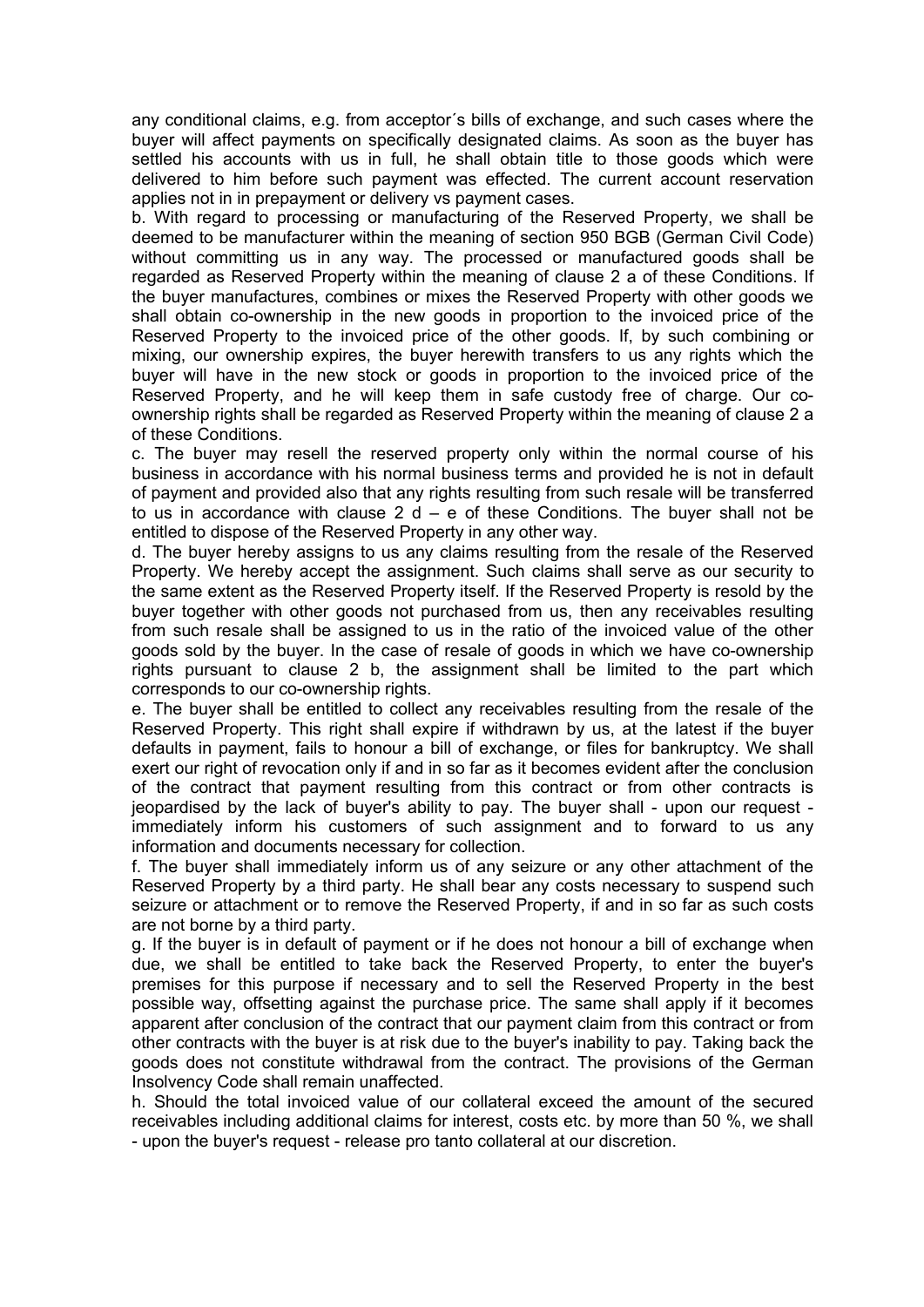### **VI. Grades, Measures and Weights**

1. For the weight of the goods, the weight determined by our or our suppliers' scales shall be decisive. The weight shall be evidenced by presentation of the pertinent weight check. To the extent legally permissible, weights can be determined without weighing in accordance with standards. We are entitled to determine the weight without weighing according to standard (theoretically) plus 2 ½ % (commercial weight). Weight deviations of up to 0.5 % do not entitle the buyer to make a complaint.

2. Any indications given in the delivery notes as to the number of pieces, bundles etc. are not binding, if and in so far as the goods are invoiced by weight. Unless individual weighing has been agreed, the total weight of the delivery shall prevail. Any difference with regard to the calculated weight of the single pieces shall be proportionally allocated to them.

### **VII. Testing and Inspection**

1. The delivery of test certificates ("certificates") according to EN 10204 requires a written agreement. We are entitled to hand over copies of such certificates. In the absence of an express agreement, the fee for test certificates shall be based on our price list or the price list of the respective exhibitor (supplier).

2. Where testing and inspection of the goods has been agreed upon or where corresponding material standards provide for such testing and inspection, it can only take place in the supplying plant or in our warehouse immediately after notification of readiness. The buyer shall ensure that we can commission the desired accepting company on his behalf and for his account or for his customer´s. Unless otherwise agreed, this authorisation shall be deemed to have been granted if an accepting company is named in the order.

3. The buyer shall bear his personal inspection costs, whereas the costs of inspection will be invoiced to him in accordance with our price list / price quotation or the price list / price quotation of our supplier.

4. Should, through no fault of ours, an inspection of the goods fail or be delayed or be incomplete, we shall be authorised to dispatch the goods without prior inspection or to store them at the buyer's expense and risk and to invoice the goods to him.

5. Any testing and inspection of goods with regard to parameters beyond the standards agreed upon is at the risk and expense of the buyer.

### **VIII. Dispatch, Passing of Risk, Packaging, Partial Delivery, Callable and Continuous Deliveries**

1. We shall be entitled to choose the route and mode of dispatch as well as the forwarding agent and the carrier.

2. The buyer shall immediately request delivery of those goods which have been notified to him as ready for dispatch. Otherwise we are entitled, upon reminder, to ship such goods at the buyer's cost and risk or to store them at our discretion and to invoice them to the buyer.

3. Can, by reasons not attributable to us, the goods not be shipped or will it become significantly difficult to ship the goods via the designated route or to the designated place within the designated time, we reserve the right to ship them via a different route or to a different place. Any additional costs will be borne by the buyer. In such cases we will ask the buyer for his prior comments.

4. The goods will be delivered unpacked and not be protected against rust. Only if agreed upon, the goods will be delivered packed. Besides, any package, protection and/or transport device will be supplied according to our experience and at the buyer's cost. We will take back such devices only at our warehouse. We will not bear any costs for their retransport or disposal.

5. In the case of call-off orders, the risk shall be transferred to the buyer at the time of the provision of the goods for collection. Otherwise, the risk, including the risk of confiscation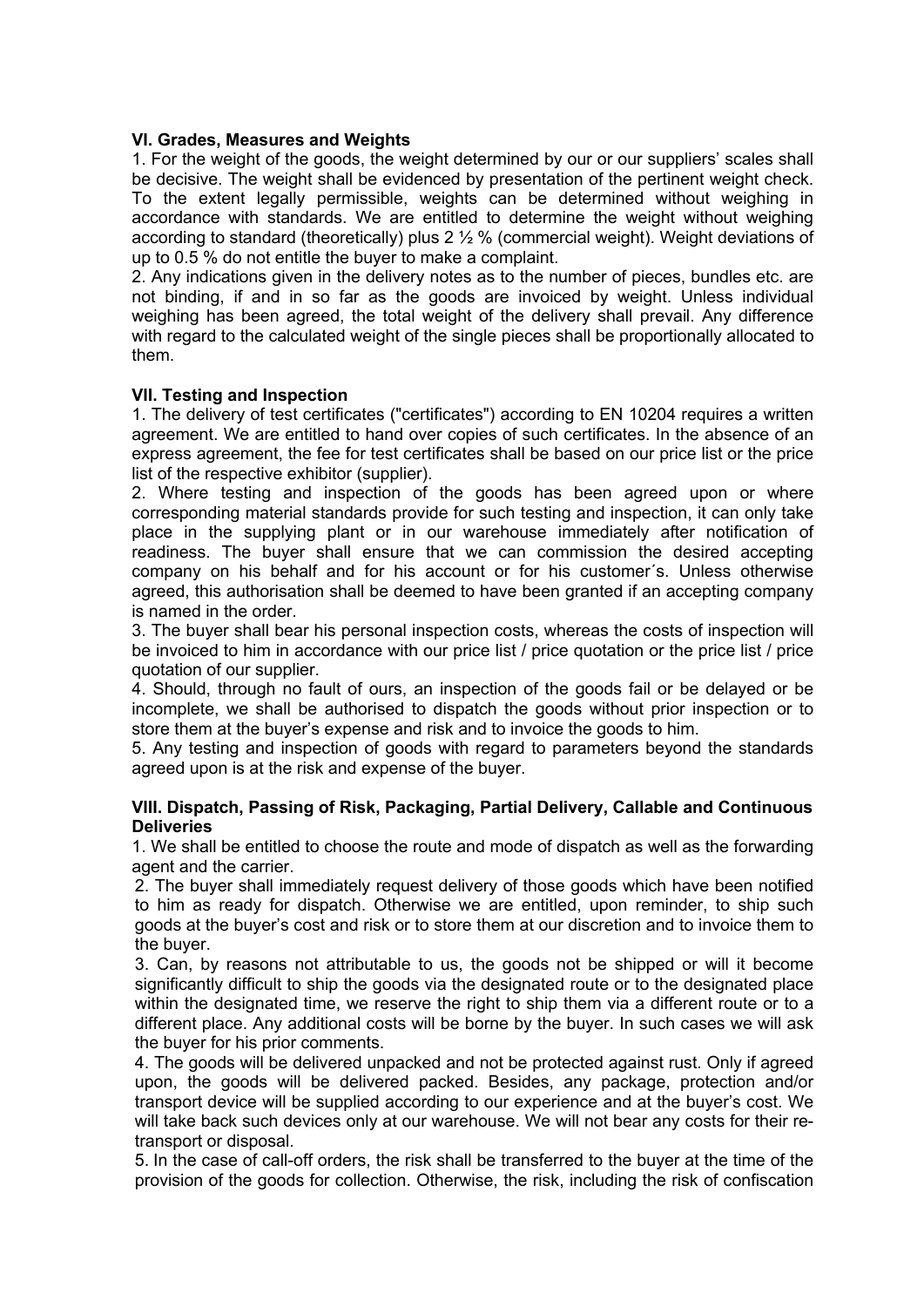of the goods, shall pass to the buyer upon transfer of the goods to a forwarding agent or carrier, at the latest, however, upon leaving the warehouse or the supplying plant, in all transactions, including pre-paid and free deliveries. We shall only provide insurance at the buyer's instruction and expense. Unloading and its costs shall be borne by the buyer.

6. We shall be entitled to make partial deliveries at reasonable quantities. Excess and short deliveries customary in the industry are permissible up to 10 % of the completed quantities.

7. In the case of contracts with continuous delivery, we must be given call-offs and classifications for approximately equal monthly quantities; otherwise we shall be entitled to make the determinations ourselves at our reasonable discretion.

8. If the individual call-offs exceed the total contractual quantity, we shall be entitled, but not obliged, to deliver the additional quantity. We may invoice the additional quantity at the prices valid at the time of the call-off or delivery.

9. Unless otherwise agreed, call-off orders are to be processed within 365 days of conclusion of the contract. After expiry of this period, we shall be entitled to store the goods not called off at the expense and risk of the buyer and to charge him for them.

### **IX. Warranty Provisions**

1. The inner and outer properties of the goods, especially their quality, grade and measures are to be determined by the agreed or short of a deviating agreement by the DIN and DIN EN standards effective at the time of the conclusion of the contract, otherwise by practice and commercial custom. References to standards and other sets of regulations, to test certificates according to EN 10204 and other attestations as well as particulars of qualities, grades, measures and use of the goods are no warranties or guaranties, just as little declarations of conformity and corresponding markings such as CE and GS.

2. A liability for the usability of the goods for the purpose intended by the buyer is not assumed, unless the usability desired by the buyer was expressly confirmed contractual purpose. In particular, no liability shall be assumed for the fact that dispositions of the goods and their use are not or will not be hindered in any way by government regulations (e.g. embargo regulations or export licenses).

3. For the inspection of the goods and the indication of defects the statutory provisions apply, it being understood that the duty to inspect the delivered goods includes the inspection of eventual test certificates according to or correlating to DIN EN 10204 and any defects of the goods and test certificates are notified to us in writing no later than seven days after delivery. Defects that cannot be discovered immediately after delivery, even with the most careful inspection, must be reported to us in text form immediately after discovery.

4. In case the buyer intends to install the goods into another object or attach the goods to another object, prior to installation resp. attachment, the buyer has the obligation to inspect at least randomly the goods with regard to properties relevant for the application in question and to notify us of defects without delay. In case the buyer, in the event of an installation of the goods into another object or attachment of the goods to another object, fails to inspect the properties of the goods relevant for the designated end use at least at random prior to installation resp. attachment, this represents a particularly grave disregard of the care required in the ordinary course of business (gross negligence) in relation to us. In such a case, the buyer may assert rights in relation to these properties only if the defect had been deliberately concealed or in case of a guarantee for the respective quality of the goods.

5. If and in so far the buyer's claim for defects is justified and has been made in time, we may, upon our discretion, remedy the defect (rectification) or deliver non-defective goods (subsequent delivery). Should we fail or decline the supplementary performance, the buyer may resort to his statutory rights. In cases where the defect is only minor or where the goods have already been resold, processed or transformed, he may only reduce the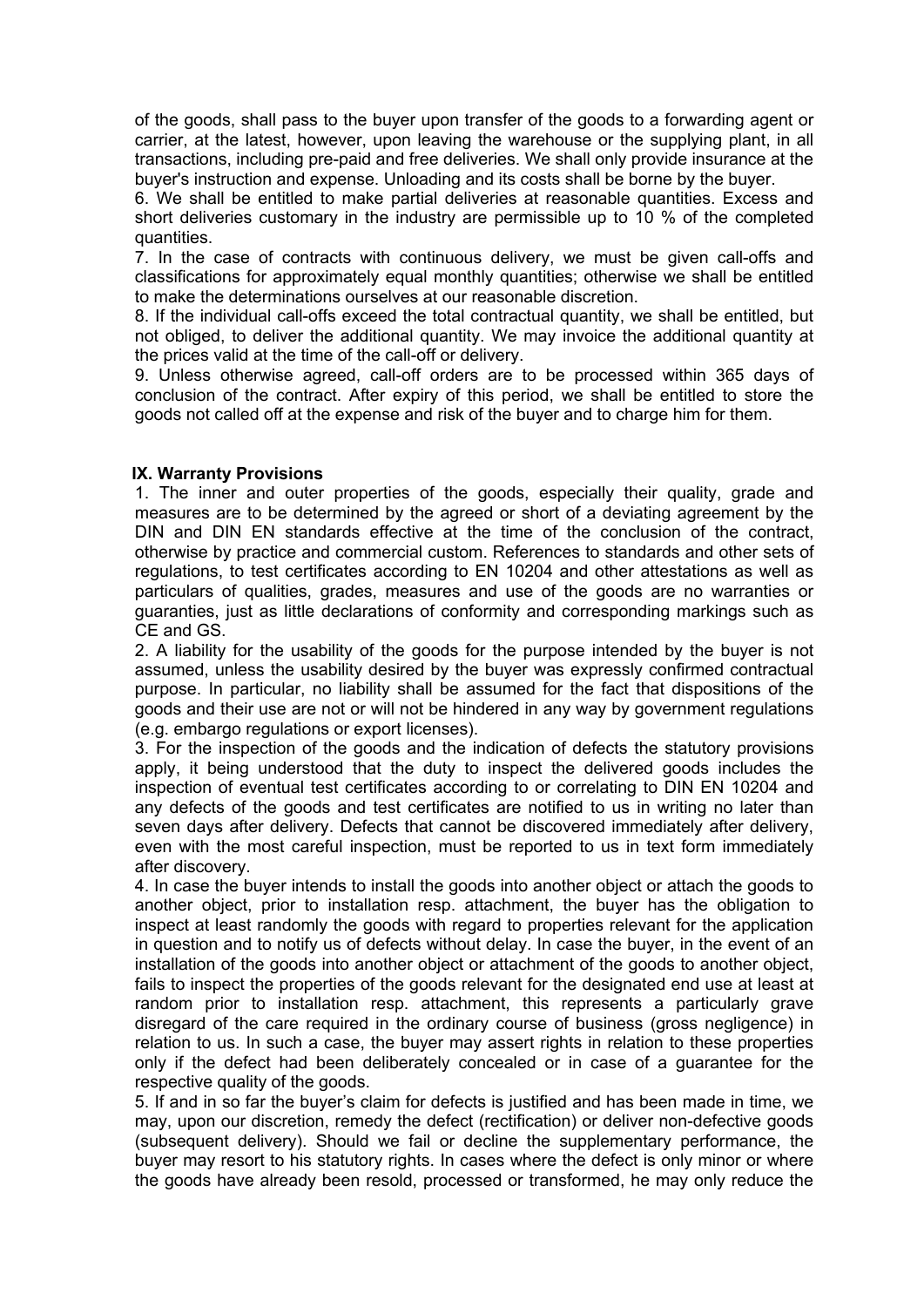### purchase price.

6. In case the buyer has installed the goods, in accordance with the goods' type and designated use, into another object or attached the goods to another object, he may claim reimbursement of his necessary costs for the dismantling of the defective goods and the installation or attachment of goods free from defects ("dismantling and installation costs") only in accordance with the following provisions:

- Necessary dismantling and installation costs are only those, which directly result from the dismantling resp. removal of the defective goods and the installation resp. attachment of identical goods, have accrued on the basis of competitive market prices and have been proven by the buyer by appropriate documents in text form.
- Additional costs of the buyer for consequential damages such as e.g. loss of profit, down time costs or additional costs for cover purchases are no dismantling and installation costs and therefore not recoverable under section. 439 para. 3 BGB (German Civil Code). The same applies for sorting costs and for supplementary costs resulting from the fact that the sold and delivered goods are at a place other than the agreed place of delivery.
- The buyer is not entitled to request advance payments for dismantling and installations cost or other expenses required for the remedy of the defective delivery.

7. We will reimburse the buyer for his expenditures in connection with the supplementary performance only in so far as such expenditures are reasonable and not disproportionate in relation to the value of the goods. Disproportionate expenditures are given in case the expenditures requested by the buyer, in particular dismantling and installation costs, exceed 150 % of the purchase price of the goods invoiced by us or 200 % of the value of the defective merchandise. If the last contract in the supply chain is a consumer sale, the reimbursement of expenses shall be limited to the appropriate amount. Costs of the buyer related to the self-remedy of defects without the legal requirements being fulfilled, are excluded, the same applies for costs for disassembly of the defective and assembly of replacement goods, in case due to a transformation of the buyer before the assembly, the assembled goods provide substantially different features than the original goods delivered by us. Expenditures accrued by delivery of goods to another place than that of the agreed performance, will not be accepted.

8. If and in so far the goods are subject to contractually agreed testing and inspection by the buyer, such testing and inspection shall bar any claims for such defects which might have been determined by the agreed type of testing and inspection.

9. If the buyer does not immediately give us the opportunity to convince ourselves of the defect, in particular if he does not immediately make the rejected goods or samples available for testing purposes upon request, all rights due to the material defect shall lapse.

10. No warranty shall be given to goods sold as declassified material with regard to such defects either specified in the contract or to those normally to be expected. Goods classified as "IIa-Ware" ("secondaries") are not subject to any warranty, subject to section X no. 2 of these Conditions.

11. Our further liability is subject to Section X of these Conditions. Any of the buyer's rights of recourse according to section 445a BGB (German Civil Code) are excluded, unless the last contract in the supply chain is a consumer sale. Section 478 BGB (German Civil Code) shall remain unaffected.

## **X. General Limitation of Liability and Limitation Periods, Import Regulations**

1. Our liability for breach of contractual or extra-contractual obligations, in particular for non-performed or deferred deliveries, for breach of duties prior to the contract ("Verschulden bei Vertragsanbahnung") as well as for tortuous acts - including our responsibility for our managerial staff and any other person employed in performing our